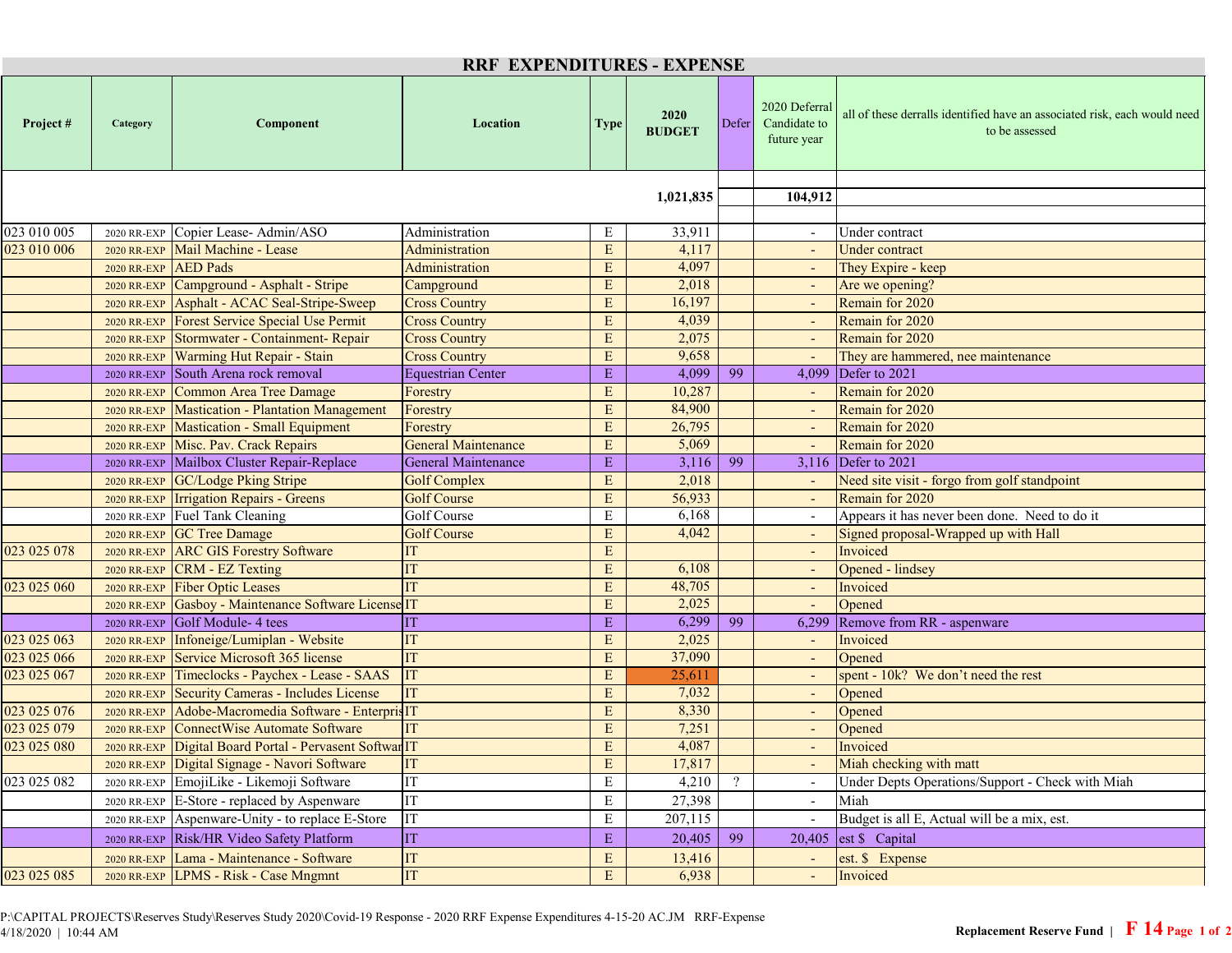| 023 025 086<br>Maintenance Work Order-M+ Software IT<br>2,075<br>Invoiced<br>E<br><b>2020 RR-EXP</b><br>$\sim$<br><b>Marketing Interactive Web Features</b><br>${\bf E}$<br>3,165<br><b>Invoiced</b> - Lindsey<br>2020 RR-EXP<br>E<br>7,501<br>Marketing - User Smartphone App - PlatIT<br>Invoiced<br>2020 RR-EXP<br>$\blacksquare$<br><b>Reserve Fund Software</b><br>E<br>3,111<br>Invoiced<br>2020 RR-EXP<br>$\sim$<br>2020 RR-ACC-EX Emergency Repairs to Cast Iron Pipe and The Lodge<br>$\mathbf E$<br>$\sim$<br>$\sim$<br>5,143<br>E<br>$\overline{?}$<br>Site visit<br>Marina Asphalt Repairs<br>Marina<br><b>2020 RR-EXP</b><br>$\mathcal{L}_{\mathcal{A}}$<br>Marina Pkg Seal-Stripe<br>Marina<br>E<br>8,386<br>$\overline{?}$<br>Site visit<br><b>2020 RR-EXP</b><br>$\blacksquare$<br>E<br>Remain for 2020<br>Marina Pthwys-Ramp Seal<br>2,025<br>Marina<br><b>2020 RR-EXP</b><br>$\sim$<br>6,251<br>99<br>Dock Repairs<br>Marina<br>${\bf E}$<br>6,251<br>How did they winter - need to check<br>2020 RR-EXP<br>Marina<br>Stormwater - Containment- Repair<br>$\mathbf E$<br>4,246<br><b>2020 RR-EXP</b><br>99<br>Marina<br>E<br>4,072<br>4,072<br>Site visit<br>2020 RR-EXP Roofing Repairs<br>Northwoods<br>E<br>5,143<br>Site visit<br><b>NWDS Asphalt Repairs</b><br><b>2020 RR-EXP</b><br>$\sim$<br>$\mathbf E$<br>11,962<br>$\overline{?}$<br><b>Site Visit</b><br><b>NWDS Prking Seal-Stripe</b><br>Northwoods<br>2020 RR-EXP<br>÷.<br>E<br>20,952<br>$\overline{?}$<br>Site visit<br>Building Paint and Stain Exterior<br>Northwoods<br><b>2020 RR-EXP</b> | Project# | Category | Component           | <b>Location</b> | <b>Type</b> | 2020<br><b>BUDGET</b> | Defer | 2020 Deferral<br>Candidate to<br>future year | all of these derralls identified have an associated risk, each would need<br>to be assessed |
|----------------------------------------------------------------------------------------------------------------------------------------------------------------------------------------------------------------------------------------------------------------------------------------------------------------------------------------------------------------------------------------------------------------------------------------------------------------------------------------------------------------------------------------------------------------------------------------------------------------------------------------------------------------------------------------------------------------------------------------------------------------------------------------------------------------------------------------------------------------------------------------------------------------------------------------------------------------------------------------------------------------------------------------------------------------------------------------------------------------------------------------------------------------------------------------------------------------------------------------------------------------------------------------------------------------------------------------------------------------------------------------------------------------------------------------------------------------------------------------------------------------------------------------------------------------------------------|----------|----------|---------------------|-----------------|-------------|-----------------------|-------|----------------------------------------------|---------------------------------------------------------------------------------------------|
| 023 025 087<br>023 025 088<br>023 025 090<br>023 128 216                                                                                                                                                                                                                                                                                                                                                                                                                                                                                                                                                                                                                                                                                                                                                                                                                                                                                                                                                                                                                                                                                                                                                                                                                                                                                                                                                                                                                                                                                                                         |          |          |                     |                 |             |                       |       |                                              |                                                                                             |
|                                                                                                                                                                                                                                                                                                                                                                                                                                                                                                                                                                                                                                                                                                                                                                                                                                                                                                                                                                                                                                                                                                                                                                                                                                                                                                                                                                                                                                                                                                                                                                                  |          |          |                     |                 |             |                       |       |                                              |                                                                                             |
|                                                                                                                                                                                                                                                                                                                                                                                                                                                                                                                                                                                                                                                                                                                                                                                                                                                                                                                                                                                                                                                                                                                                                                                                                                                                                                                                                                                                                                                                                                                                                                                  |          |          |                     |                 |             |                       |       |                                              |                                                                                             |
|                                                                                                                                                                                                                                                                                                                                                                                                                                                                                                                                                                                                                                                                                                                                                                                                                                                                                                                                                                                                                                                                                                                                                                                                                                                                                                                                                                                                                                                                                                                                                                                  |          |          |                     |                 |             |                       |       |                                              |                                                                                             |
|                                                                                                                                                                                                                                                                                                                                                                                                                                                                                                                                                                                                                                                                                                                                                                                                                                                                                                                                                                                                                                                                                                                                                                                                                                                                                                                                                                                                                                                                                                                                                                                  |          |          |                     |                 |             |                       |       |                                              |                                                                                             |
|                                                                                                                                                                                                                                                                                                                                                                                                                                                                                                                                                                                                                                                                                                                                                                                                                                                                                                                                                                                                                                                                                                                                                                                                                                                                                                                                                                                                                                                                                                                                                                                  |          |          |                     |                 |             |                       |       |                                              |                                                                                             |
|                                                                                                                                                                                                                                                                                                                                                                                                                                                                                                                                                                                                                                                                                                                                                                                                                                                                                                                                                                                                                                                                                                                                                                                                                                                                                                                                                                                                                                                                                                                                                                                  |          |          |                     |                 |             |                       |       |                                              |                                                                                             |
|                                                                                                                                                                                                                                                                                                                                                                                                                                                                                                                                                                                                                                                                                                                                                                                                                                                                                                                                                                                                                                                                                                                                                                                                                                                                                                                                                                                                                                                                                                                                                                                  |          |          |                     |                 |             |                       |       |                                              |                                                                                             |
|                                                                                                                                                                                                                                                                                                                                                                                                                                                                                                                                                                                                                                                                                                                                                                                                                                                                                                                                                                                                                                                                                                                                                                                                                                                                                                                                                                                                                                                                                                                                                                                  |          |          |                     |                 |             |                       |       |                                              |                                                                                             |
|                                                                                                                                                                                                                                                                                                                                                                                                                                                                                                                                                                                                                                                                                                                                                                                                                                                                                                                                                                                                                                                                                                                                                                                                                                                                                                                                                                                                                                                                                                                                                                                  |          |          |                     |                 |             |                       |       |                                              |                                                                                             |
|                                                                                                                                                                                                                                                                                                                                                                                                                                                                                                                                                                                                                                                                                                                                                                                                                                                                                                                                                                                                                                                                                                                                                                                                                                                                                                                                                                                                                                                                                                                                                                                  |          |          |                     |                 |             |                       |       |                                              |                                                                                             |
|                                                                                                                                                                                                                                                                                                                                                                                                                                                                                                                                                                                                                                                                                                                                                                                                                                                                                                                                                                                                                                                                                                                                                                                                                                                                                                                                                                                                                                                                                                                                                                                  |          |          |                     |                 |             |                       |       |                                              |                                                                                             |
|                                                                                                                                                                                                                                                                                                                                                                                                                                                                                                                                                                                                                                                                                                                                                                                                                                                                                                                                                                                                                                                                                                                                                                                                                                                                                                                                                                                                                                                                                                                                                                                  |          |          |                     |                 |             |                       |       |                                              |                                                                                             |
|                                                                                                                                                                                                                                                                                                                                                                                                                                                                                                                                                                                                                                                                                                                                                                                                                                                                                                                                                                                                                                                                                                                                                                                                                                                                                                                                                                                                                                                                                                                                                                                  |          |          |                     |                 |             |                       |       |                                              |                                                                                             |
|                                                                                                                                                                                                                                                                                                                                                                                                                                                                                                                                                                                                                                                                                                                                                                                                                                                                                                                                                                                                                                                                                                                                                                                                                                                                                                                                                                                                                                                                                                                                                                                  |          |          | Bocce Courts Repair | Recreation      | ${\bf E}$   | 8,087                 | 99    | 8.087                                        | Defer to 2021                                                                               |
| 2020 RR-EXP<br>99<br>Vehicle Bus Wrap - Yr 1<br>E<br>Defer to 2021<br>Ski Area - Mtn Ops<br>10,203<br>10.203<br>2020 RR-EXP                                                                                                                                                                                                                                                                                                                                                                                                                                                                                                                                                                                                                                                                                                                                                                                                                                                                                                                                                                                                                                                                                                                                                                                                                                                                                                                                                                                                                                                      |          |          |                     |                 |             |                       |       |                                              |                                                                                             |
| E<br>7,083<br><b>DSL Prking - Stripe</b><br>Ski Area - Mtn Ops<br>Can look but proably not<br><b>2020 RR-EXP</b><br>$\sim$                                                                                                                                                                                                                                                                                                                                                                                                                                                                                                                                                                                                                                                                                                                                                                                                                                                                                                                                                                                                                                                                                                                                                                                                                                                                                                                                                                                                                                                       |          |          |                     |                 |             |                       |       |                                              |                                                                                             |
| <b>DSL Deck Concrete Urethane Coating</b><br>Ski Area - Mtn Ops<br>$\mathbf E$<br>5,571<br>Protect investment<br><b>2020 RR-EXP</b><br>$\blacksquare$                                                                                                                                                                                                                                                                                                                                                                                                                                                                                                                                                                                                                                                                                                                                                                                                                                                                                                                                                                                                                                                                                                                                                                                                                                                                                                                                                                                                                            |          |          |                     |                 |             |                       |       |                                              |                                                                                             |
| $\mathbf E$<br>Stormwater - Containment- Clean out L<br>Ski Area - Mtn Ops<br>5,062<br>Lahonton permit<br><b>2020 RR-EXP</b><br>$\sim$                                                                                                                                                                                                                                                                                                                                                                                                                                                                                                                                                                                                                                                                                                                                                                                                                                                                                                                                                                                                                                                                                                                                                                                                                                                                                                                                                                                                                                           |          |          |                     |                 |             |                       |       |                                              |                                                                                             |
| <b>Yurt Deck Repair/Stain</b><br>E<br>5,530<br>Ski Area - Mtn Ops<br>÷.<br>Maybe keep Maintenance guys busy - pressure, sand, seal<br><b>2020 RR-EXP</b>                                                                                                                                                                                                                                                                                                                                                                                                                                                                                                                                                                                                                                                                                                                                                                                                                                                                                                                                                                                                                                                                                                                                                                                                                                                                                                                                                                                                                         |          |          |                     |                 |             |                       |       |                                              |                                                                                             |
| E<br>99<br>Defer to 2021<br>Eagle Rock - Haul Rope Splice<br>Ski Area - Mtn Ops - Lift Mainte<br>12,420<br>12,420<br>2020 RR-EXP                                                                                                                                                                                                                                                                                                                                                                                                                                                                                                                                                                                                                                                                                                                                                                                                                                                                                                                                                                                                                                                                                                                                                                                                                                                                                                                                                                                                                                                 |          |          |                     |                 |             |                       |       |                                              |                                                                                             |
| 99<br>2,070<br>Eagle Rock Communication Lines Repa Ski Area - Mtn Ops - Lift Mainte<br>E<br>2,070 Defer to 2021<br>2020 RR-EXP                                                                                                                                                                                                                                                                                                                                                                                                                                                                                                                                                                                                                                                                                                                                                                                                                                                                                                                                                                                                                                                                                                                                                                                                                                                                                                                                                                                                                                                   |          |          |                     |                 |             |                       |       |                                              |                                                                                             |
| Ski Area - Mtn Ops - Top Shop<br>${\bf E}$<br>10,124<br>Deferred from 2019<br><b>Building Roof Repairs</b><br><b>2020 RR-EXP</b><br>$\sim$                                                                                                                                                                                                                                                                                                                                                                                                                                                                                                                                                                                                                                                                                                                                                                                                                                                                                                                                                                                                                                                                                                                                                                                                                                                                                                                                                                                                                                       |          |          |                     |                 |             |                       |       |                                              |                                                                                             |
| 99<br>Snowplay ADA Ramp, Stairs, Walkway Snowplay<br>${\bf E}$<br>25,646<br>25,646<br>Defer to 2021<br>2020 RR-EXP                                                                                                                                                                                                                                                                                                                                                                                                                                                                                                                                                                                                                                                                                                                                                                                                                                                                                                                                                                                                                                                                                                                                                                                                                                                                                                                                                                                                                                                               |          |          |                     |                 |             |                       |       |                                              |                                                                                             |
| <b>Tennis Complex</b><br>$\overline{\mathrm{E}}$<br>4,990<br>Site visit - annual<br><b>Fence Perim Repairs</b><br><b>2020 RR-EXP</b>                                                                                                                                                                                                                                                                                                                                                                                                                                                                                                                                                                                                                                                                                                                                                                                                                                                                                                                                                                                                                                                                                                                                                                                                                                                                                                                                                                                                                                             |          |          |                     |                 |             |                       |       |                                              |                                                                                             |
| $\mathbf E$<br>3,070<br>overdue - site visit - annual<br><b>Handrail Repairs</b><br><b>Tennis Complex</b><br><b>2020 RR-EXP</b><br>$\omega$                                                                                                                                                                                                                                                                                                                                                                                                                                                                                                                                                                                                                                                                                                                                                                                                                                                                                                                                                                                                                                                                                                                                                                                                                                                                                                                                                                                                                                      |          |          |                     |                 |             |                       |       |                                              |                                                                                             |
| $\mathbf E$<br>6,484<br><b>Court Crack Repairs</b><br><b>Tennis Complex</b><br>do not defer<br><b>2020 RR-EXP</b><br>$\sim$                                                                                                                                                                                                                                                                                                                                                                                                                                                                                                                                                                                                                                                                                                                                                                                                                                                                                                                                                                                                                                                                                                                                                                                                                                                                                                                                                                                                                                                      |          |          |                     |                 |             |                       |       |                                              |                                                                                             |
| E<br>8,157<br>Deck - Pavers - Repairs<br>facility closed - Grato - Do we awant to do it since its closed<br>The Lodge<br><b>2020 RR-EXP</b><br>$\omega$                                                                                                                                                                                                                                                                                                                                                                                                                                                                                                                                                                                                                                                                                                                                                                                                                                                                                                                                                                                                                                                                                                                                                                                                                                                                                                                                                                                                                          |          |          |                     |                 |             |                       |       |                                              |                                                                                             |
| 2,055<br>Stormwater - Containment- Repair<br>The Lodge<br>E<br><b>2020 RR-EXP</b>                                                                                                                                                                                                                                                                                                                                                                                                                                                                                                                                                                                                                                                                                                                                                                                                                                                                                                                                                                                                                                                                                                                                                                                                                                                                                                                                                                                                                                                                                                |          |          |                     |                 |             |                       |       |                                              |                                                                                             |
| $\mathbf E$<br>99<br>2,244<br>2,244<br>Defer to 2021<br><b>Bus Station Cabinets Repairs</b><br>The Lodge<br>2020 RR-EXP                                                                                                                                                                                                                                                                                                                                                                                                                                                                                                                                                                                                                                                                                                                                                                                                                                                                                                                                                                                                                                                                                                                                                                                                                                                                                                                                                                                                                                                          |          |          |                     |                 |             |                       |       |                                              |                                                                                             |
| 2,050<br>Wildland Perimeter Fencing Repair<br>Trails<br>$\mathbf E$<br><b>Under contract</b><br><b>2020 RR-EXP</b><br>$\sim$                                                                                                                                                                                                                                                                                                                                                                                                                                                                                                                                                                                                                                                                                                                                                                                                                                                                                                                                                                                                                                                                                                                                                                                                                                                                                                                                                                                                                                                     |          |          |                     |                 |             |                       |       |                                              |                                                                                             |
| <b>Trails</b><br>20,050<br>low precip winter, so perhaps less damage<br><b>Trail Repair</b><br>E<br><b>2020 RR-EXP</b><br>$\mathcal{L}_{\mathcal{A}}$                                                                                                                                                                                                                                                                                                                                                                                                                                                                                                                                                                                                                                                                                                                                                                                                                                                                                                                                                                                                                                                                                                                                                                                                                                                                                                                                                                                                                            |          |          |                     |                 |             |                       |       |                                              |                                                                                             |
| TC Remodel - 2020 Expense portion<br>023 132 205<br>Trout Creek BLDG<br>$\mathbf E$<br>high member visibility/use item<br>2020 RR-EXP<br>$\blacksquare$                                                                                                                                                                                                                                                                                                                                                                                                                                                                                                                                                                                                                                                                                                                                                                                                                                                                                                                                                                                                                                                                                                                                                                                                                                                                                                                                                                                                                          |          |          |                     |                 |             |                       |       |                                              |                                                                                             |
| Concrete Curb Repairs - 2020 only<br>E<br>Trout Creek BLDG<br>12,161<br>2020 RR-EXP<br>$\sim$                                                                                                                                                                                                                                                                                                                                                                                                                                                                                                                                                                                                                                                                                                                                                                                                                                                                                                                                                                                                                                                                                                                                                                                                                                                                                                                                                                                                                                                                                    |          |          |                     |                 |             |                       |       |                                              |                                                                                             |
| Stormwater - Containment- Repair<br>Trout Creek BLDG<br>$\mathbf E$<br>2,055<br>2020 RR-EXP<br>$\sim$                                                                                                                                                                                                                                                                                                                                                                                                                                                                                                                                                                                                                                                                                                                                                                                                                                                                                                                                                                                                                                                                                                                                                                                                                                                                                                                                                                                                                                                                            |          |          |                     |                 |             |                       |       |                                              |                                                                                             |
| Part of of TCRC Remodel Project<br>$\mathbf E$<br>21,435<br>Building Painting Exterior - 2020 only<br>Trout Creek BLDG<br>2020 RR-EXP                                                                                                                                                                                                                                                                                                                                                                                                                                                                                                                                                                                                                                                                                                                                                                                                                                                                                                                                                                                                                                                                                                                                                                                                                                                                                                                                                                                                                                            |          |          |                     |                 |             |                       |       |                                              |                                                                                             |
| Building Painting Interior (old) - 2020 o<br><b>Trout Creek BLDG</b><br>E<br>12,196<br>2020 RR-EXP<br>$\sim$                                                                                                                                                                                                                                                                                                                                                                                                                                                                                                                                                                                                                                                                                                                                                                                                                                                                                                                                                                                                                                                                                                                                                                                                                                                                                                                                                                                                                                                                     |          |          |                     |                 |             |                       |       |                                              |                                                                                             |
| Roof Repair - Trout Creek - 2020 only<br>E<br>Trout Creek BLDG<br>12,082<br>2020 RR-EXP<br>$\sim$                                                                                                                                                                                                                                                                                                                                                                                                                                                                                                                                                                                                                                                                                                                                                                                                                                                                                                                                                                                                                                                                                                                                                                                                                                                                                                                                                                                                                                                                                |          |          |                     |                 |             |                       |       |                                              |                                                                                             |
| 023 130 207<br>${\bf E}$<br>5,578<br>$\mathbb{Z}^+$<br>Chemical Probes (12)<br><b>Trout Creek POOLSPA</b><br>invoiced and bought<br><b>2020 RR-EXP</b>                                                                                                                                                                                                                                                                                                                                                                                                                                                                                                                                                                                                                                                                                                                                                                                                                                                                                                                                                                                                                                                                                                                                                                                                                                                                                                                                                                                                                           |          |          |                     |                 |             |                       |       |                                              |                                                                                             |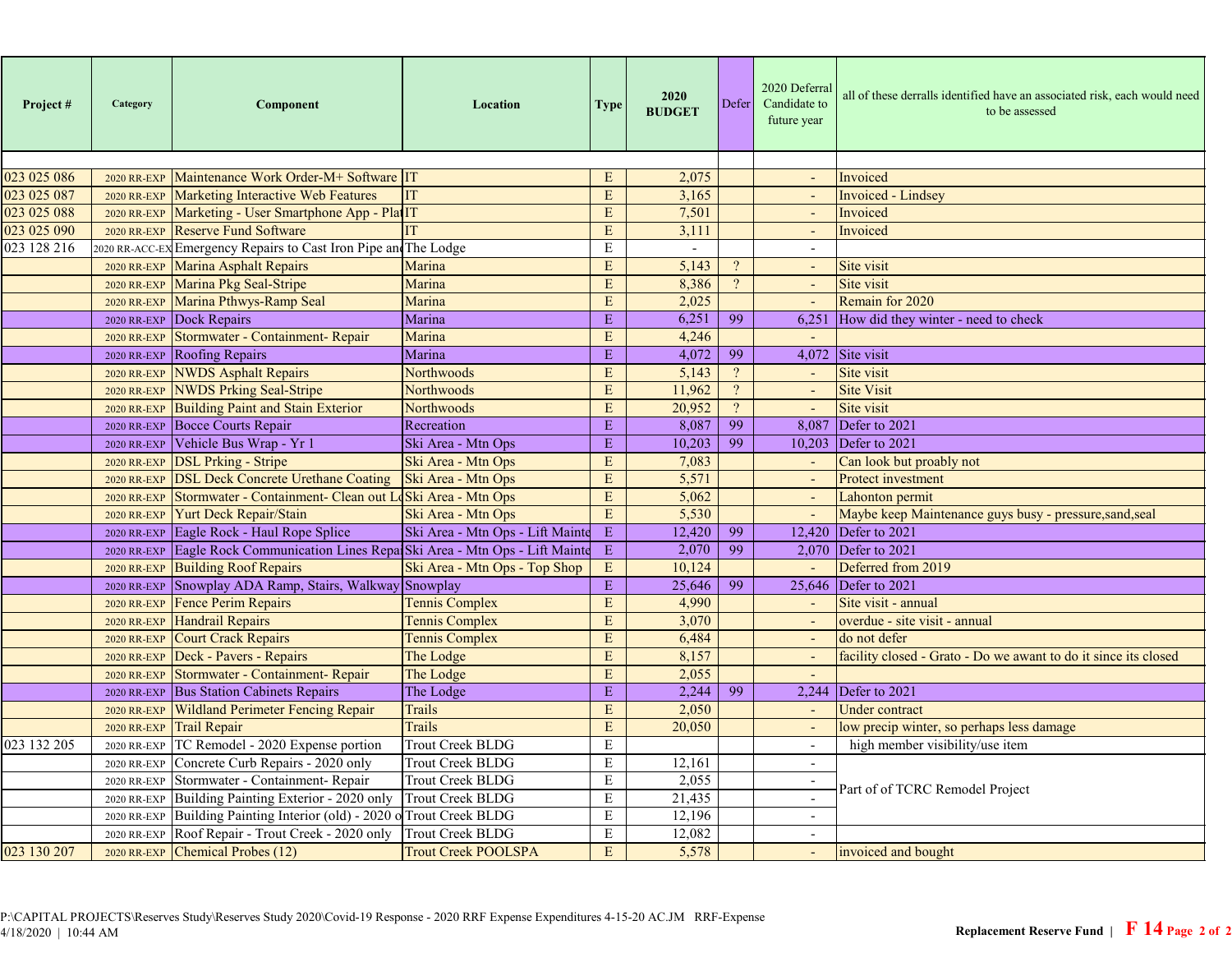|             | <b>RRF EXPENDITURES - CAPITAL</b>  |                                                                 |                                              |                |                       |       |                                              |                                                                                             |  |  |  |
|-------------|------------------------------------|-----------------------------------------------------------------|----------------------------------------------|----------------|-----------------------|-------|----------------------------------------------|---------------------------------------------------------------------------------------------|--|--|--|
| Project#    | Category                           | Component                                                       | Location                                     | <b>Type</b>    | 2020<br><b>BUDGET</b> | Defer | 2020 Deferral<br>Candidate to<br>future year | all of these derralls identified have an associated risk, each would need to<br>be assessed |  |  |  |
|             |                                    |                                                                 |                                              |                | 5,965,987             |       |                                              |                                                                                             |  |  |  |
|             |                                    |                                                                 |                                              | 714,091        |                       |       |                                              |                                                                                             |  |  |  |
|             |                                    | 2020 RR-CAP CASp Improvements Year 2                            | Administration                               | $\mathbf C$    | 509,971               |       |                                              | Needed                                                                                      |  |  |  |
|             |                                    | 2020 RR-CAP Radio Batteries                                     | Administration                               | $\mathbf C$    | 2,206                 | 99    |                                              | 2,206 Discuss w/ Mgr - Talk to Scott & Brian                                                |  |  |  |
|             |                                    | 2020 RR-CAP Managerial Desk Replacement                         | Administration                               | $\mathcal{C}$  | 5,055                 |       |                                              | PO Opened & Invoiced                                                                        |  |  |  |
|             | 2020 RR-CAP AED Trainer            |                                                                 | Administration                               | $\mathbf C$    | 2,025                 | 99    |                                              | 2,025 Discuss w/ Mgr - Talk to Scott & Brian                                                |  |  |  |
|             |                                    | 2020 RR-CAP Bank-Misc Safes -9-                                 | Administration                               | $\mathbf C$    | 5,062                 | 99    |                                              | 5,062 Discuss w/ Mgr - Talk to Scott & Brian                                                |  |  |  |
|             |                                    | 2020 RR-CAP Association Signage - General                       | Administration                               | $\mathbf C$    | 2,035                 | 99    |                                              | 2,035 Ongoing and needed - Talk to Annie                                                    |  |  |  |
|             |                                    | 2020 RR-CAP No Smoking Signage                                  | Administration                               | $\mathbf C$    | 2,025                 | 99    |                                              | 2,025 Discuss w/ Mgr                                                                        |  |  |  |
|             |                                    | 2020 RR-CAP Bikes & Helmets - Day Camps - Yr 1                  | <b>Bikeworks</b>                             | $\mathbf C$    | 3,031                 |       |                                              | PO Opened & Invoiced                                                                        |  |  |  |
|             |                                    | 2020 RR-CAP Bikes & Helmets - Rentals - Yr 1                    | <b>Bikeworks</b>                             | $\mathbf C$    | 20,207                |       |                                              | PO Opened & Invoiced                                                                        |  |  |  |
|             |                                    | 2020 RR-CAP Trail maintenance 2020 only                         | <b>Cross Country</b>                         | $\mathcal{C}$  | 16,219                |       |                                              | part of 5 year plan - program in place                                                      |  |  |  |
|             |                                    | 2020 RR-CAP Umbrellas / Stands                                  | <b>Cross Country</b>                         | $\mathbf C$    | 2,103                 | 99    |                                              | 2,103 Mgr requested defer to 2021                                                           |  |  |  |
|             |                                    | 2020 RR-CAP Wayfinding Signage - Winter - Supplem Cross Country |                                              | $\mathbf C$    | 2,002                 |       |                                              | Deferred from 2019, talk to Sally or Lindsay                                                |  |  |  |
|             |                                    | 2020 RR-CAP High End Demo Equipment - Year 1                    | <b>Cross Country</b>                         | $\mathbf C$    | 20,405                |       |                                              | Mgr openeding soon 4/5/20 - ask sally if its changing                                       |  |  |  |
|             |                                    | 2020 RR-CAP Ski-Boot-Poles Rental - 2020                        |                                              | $\mathbf C$    | 40,084                | 99    |                                              | 40,084 Used w/ 2019, Discuss w/ Mgr                                                         |  |  |  |
| 021 110 027 |                                    | 2020 RR-CAP Groomer Tiller no3                                  | <b>Cross Country</b><br><b>Cross Country</b> | $\mathbf C$    | 15,314                |       |                                              | Already used 8K - need                                                                      |  |  |  |
|             |                                    | 2020 RR-CAP Groomer-Tracks no1                                  | <b>Cross Country</b>                         | $\mathbf C$    | 12,149                |       |                                              | Need                                                                                        |  |  |  |
|             |                                    |                                                                 |                                              |                | 16,556                | 99    |                                              |                                                                                             |  |  |  |
|             |                                    | 2020 RR-CAP Uniforms - Jackets                                  | <b>Cross Country</b>                         | $\mathbf C$    |                       |       |                                              | 16,556 Discuss w/ Sally                                                                     |  |  |  |
|             | 2020 RR-CAP Horses Yr 1            |                                                                 | <b>Equestrian Center</b>                     | $\mathbf C$    | 5,880                 | 99    |                                              | 5,880 Discuss w/ Mgr                                                                        |  |  |  |
|             |                                    | 2020 RR-CAP Round Pen and Paddocks Footing                      | <b>Equestrian Center</b>                     | $\mathcal{C}$  | 3,085                 |       |                                              | Discuss w/ Miguel and Crystal                                                               |  |  |  |
|             |                                    | 2020 RR-CAP Signage - Amenity                                   | <b>Equestrian Center</b>                     | $\mathbf C$    | 4,064                 | 99    |                                              | 4,064 If not opening this summer?                                                           |  |  |  |
|             |                                    | 2020 RR-CAP Building - Roll Up Doors -5-                        | Forestry                                     | $\mathcal{C}$  | 15,186                |       |                                              | Discuss w/ Mgr, one door damaged and needs repairs. Have                                    |  |  |  |
|             |                                    | 2020 RR-CAP Building Doors - Ext                                | Forestry                                     | $\mathbf C$    | 5,062                 |       |                                              | proposal. Doors damaged - already differed from last year. Safety                           |  |  |  |
|             |                                    | 2020 RR-CAP Garage Door Openers - 3                             | Forestry                                     | $\mathbf C$    | 10,124                |       |                                              | issue w/ crew                                                                               |  |  |  |
|             |                                    | 2020 RR-CAP Chainsaws Stihl 460- 4 660-1 Blowers-2 Forestry     |                                              | $\mathbf C$    | 6,369                 | 99    |                                              | 6,369 can defer                                                                             |  |  |  |
|             |                                    | 2020 RR-CAP Metal Detectors (3)                                 | Forestry                                     | $\mathcal{C}$  | 2,042                 |       |                                              | Mgr needs                                                                                   |  |  |  |
|             |                                    | 2020 RR-CAP Small Tools & Equipment                             | Forestry                                     | $\mathbf C$    | 2,025                 | 99    |                                              | $2,025$ Mgr needs                                                                           |  |  |  |
|             |                                    | 2020 RR-CAP Gate - Forestry Campus                              | Forestry                                     | $\mathcal{C}$  | 5,087                 |       |                                              | Mgr needs. Talk to Bill - we need it for fire season                                        |  |  |  |
|             |                                    | 2020 RR-CAP Fairways / Rough Hole #10                           | <b>Golf Course</b>                           | $\mathbf C$    | 250,091               |       | $\overline{\phantom{a}}$                     |                                                                                             |  |  |  |
|             |                                    | 2020 RR-CAP Fairways / Rough Hole #11                           | <b>Golf Course</b>                           | $\overline{C}$ | 347,684               |       | $\overline{\phantom{0}}$                     |                                                                                             |  |  |  |
| 021-125-046 |                                    | 2020 RR-CAP Fairways / Rough Hole #15-A                         | <b>Golf Course</b>                           | $\mathbf C$    | 78,380                |       | $\overline{\phantom{a}}$                     | Opened as one PO                                                                            |  |  |  |
|             |                                    | 2020 RR-CAP Fairways / Rough Hole #16                           | <b>Golf Course</b>                           | $\mathbf{C}$   | 108,653               |       |                                              |                                                                                             |  |  |  |
|             |                                    | 2020 RR-CAP Fairways / Rough Hole #4                            | <b>Golf Course</b>                           | $\mathbf{C}$   | 50,163                |       |                                              |                                                                                             |  |  |  |
|             |                                    | 2020 RR-CAP Fairways / Rough Hole #8                            | <b>Golf Course</b>                           | $\mathbf C$    | 74,863                |       |                                              |                                                                                             |  |  |  |
|             | 2020 RR-CAP Greens -4-             |                                                                 | <b>Golf Course</b>                           | $\mathbf{C}$   | 144,882               |       |                                              |                                                                                             |  |  |  |
|             | 2020 RR-CAP Greens -4-             |                                                                 | <b>Golf Course</b>                           | $\mathbf{C}$   | 144,882               |       |                                              |                                                                                             |  |  |  |
|             | 021-125-047 2020 RR-CAP Greens -4- |                                                                 | <b>Golf Course</b>                           | $\mathbf C$    | 144,882               |       |                                              | Opened as one PO                                                                            |  |  |  |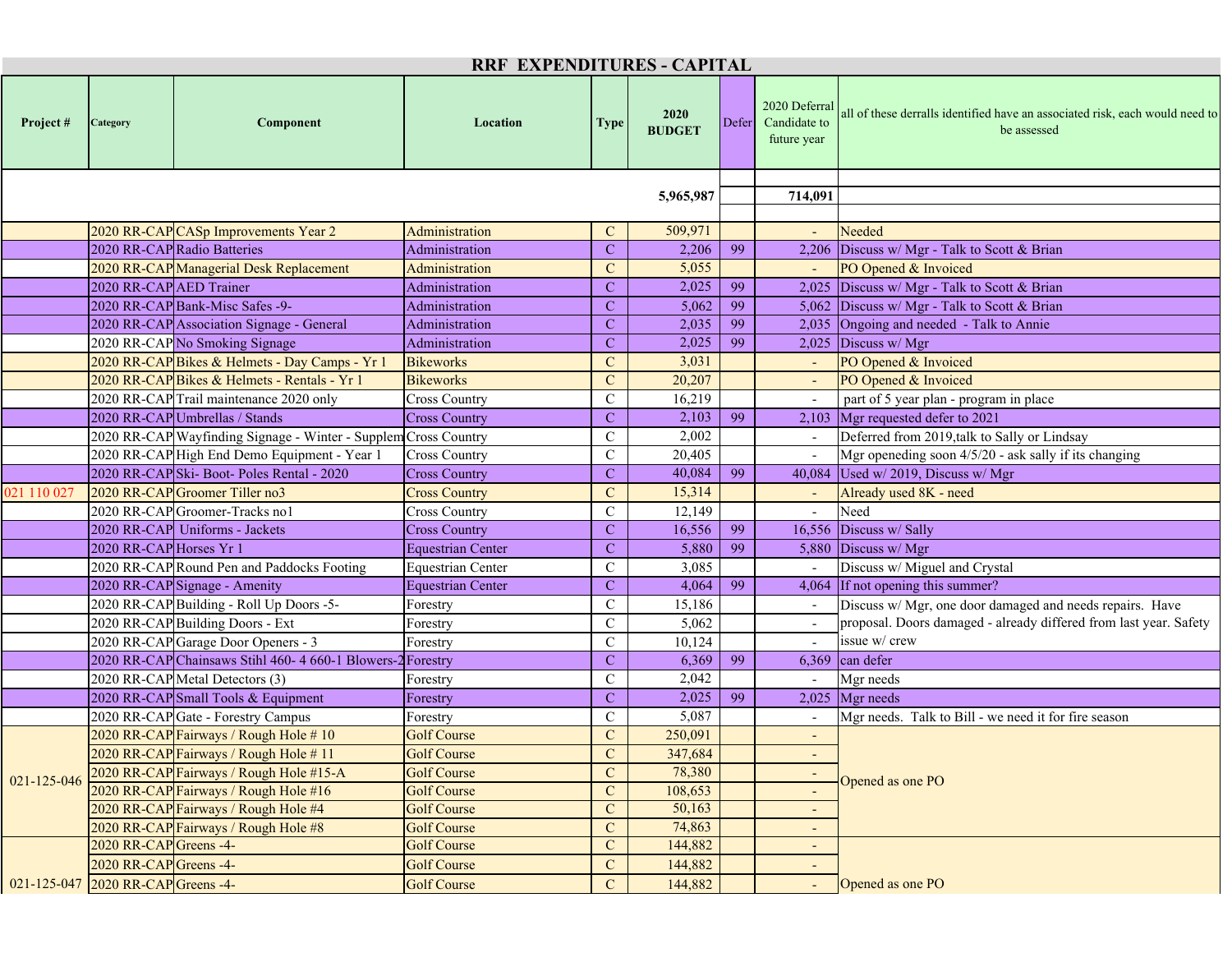| <b>RRF EXPENDITURES - CAPITAL</b>     |                            |                                                                   |                            |                               |                       |       |                                              |                                                                                             |  |  |
|---------------------------------------|----------------------------|-------------------------------------------------------------------|----------------------------|-------------------------------|-----------------------|-------|----------------------------------------------|---------------------------------------------------------------------------------------------|--|--|
| Project#                              | Category                   | Component                                                         | Location                   | <b>Type</b>                   | 2020<br><b>BUDGET</b> | Defer | 2020 Deferral<br>Candidate to<br>future year | all of these derralls identified have an associated risk, each would need to<br>be assessed |  |  |
|                                       | 2020 RR-CAP Greens -4-     |                                                                   | <b>Golf Course</b>         | $\mathbf{C}$                  | 144,882               |       |                                              |                                                                                             |  |  |
|                                       | 2020 RR-CAP Greens -4-     |                                                                   | <b>Golf Course</b>         | $\mathbf C$                   | 144,882               |       |                                              |                                                                                             |  |  |
|                                       |                            | 2020 RR-CAP Tee Repairs and Modifications                         | <b>Golf Course</b>         | $\mathbf C$                   | 273,342               |       |                                              |                                                                                             |  |  |
| 021 125 046                           |                            | 2020 RR-CAP Fairways/Rough Remodel - Agency and Golf Course       |                            | $\mathbf C$                   | 438,359               |       |                                              | Opened w/ Fairways / Rough Holes                                                            |  |  |
|                                       | 2020 RR-CAP Tee Markers    |                                                                   | <b>Golf Course</b>         | $\mathbf C$                   | 5,624                 | 99    |                                              | 5,624 Need them for 2021 opening                                                            |  |  |
|                                       |                            | 2020 RR-CAP Toro Greens Mower Reels                               | Golf Course                | C                             | 3,305                 |       |                                              | Need for new greens                                                                         |  |  |
|                                       |                            | 2020 RR-CAP Weedeaters -6-                                        | <b>Golf Course</b>         | $\mathbf C$                   | 2,874                 | 99    |                                              | 2,874 Discuss w/ Kevin                                                                      |  |  |
|                                       |                            | 2020 RR-CAP Irrigation Heads                                      | Golf Course                | $\mathcal{C}$                 | 21,296                |       | $\overline{a}$                               | Discuss wKevin                                                                              |  |  |
|                                       |                            | 2020 RR-CAP Snowblower -3-                                        | <b>Golf Course</b>         | $\mathbf{C}$                  | 10,934                | 99    |                                              | 10,934 Discuss w/ Mgr                                                                       |  |  |
|                                       |                            | 2020 RR-CAP Bridges Year 3                                        | Golf Course                | $\mathbf C$                   | 21,427                |       |                                              | Discuss w/ Mgr - Talk Kevin. If closed needs to be done                                     |  |  |
|                                       |                            | 2020 RR-CAP VMWare Maintenance                                    | IT                         | $\mathbf C$                   | 10,205                |       |                                              | PO Opend                                                                                    |  |  |
| 021 025 058                           |                            | <b>2020 RR-CAP Amenity Security Cameras</b>                       | <b>IT</b>                  | $\mathbf{C}$                  | 18,168                |       |                                              | PO Opened and Invoiced                                                                      |  |  |
|                                       |                            | 2020 RR-CAP Ntwrk Softwr- AntiVirus                               | <b>IT</b>                  | $\mathbf C$                   | 8,157                 |       |                                              | PO Opend                                                                                    |  |  |
| $\overline{021}$ $\overline{025}$ 065 |                            | 2020 RR-CAP Server- Hardware - C                                  | ľТ                         | $\mathbf C$                   | 6,074                 |       |                                              | PO Opened and Invoiced                                                                      |  |  |
|                                       |                            | 2020 RR-CAPUPS Units- Network                                     |                            | $\mathbf C$                   | 7,116                 |       |                                              | PO Opened and Invoiced                                                                      |  |  |
| 021 025 069                           |                            | 2020 RR-CAP UPS Units- Server                                     | ľТ                         | $\mathbf C$                   | 2,039                 |       |                                              | PO Opened and Invoiced                                                                      |  |  |
|                                       |                            | 2020 RR-CAP Website Framework                                     |                            | $\mathbf C$                   | 31,208                |       |                                              | PO Opened and Invoiced -lindsey                                                             |  |  |
|                                       |                            | <b>2020 RR-CAP Amenity -TIVO TV controllers</b>                   | <b>IT</b>                  | $\mathbf{C}$                  | 2,025                 |       |                                              | PO Opened and Invoiced                                                                      |  |  |
| 021 025 072                           |                            | 2020 RR-CAP AV Systems Amenities - Alder Room                     |                            | $\mathbf C$                   | 15,186                |       |                                              | PO Opened and Invoiced                                                                      |  |  |
| 021 025 073                           |                            | 2020 RR-CAP POS Equip-Ticket Printers                             |                            | $\mathbf{C}$                  | 5,500                 |       |                                              | PO Opened and Invoiced                                                                      |  |  |
| 021 025 075                           |                            | 2020 RR-CAP Likemojie Hdwr - iPads, Stands, OtterIT               |                            | $\mathbf C$                   | 6,655                 |       |                                              | PO Opened and Invoiced - Lindsey                                                            |  |  |
| 021 025 077                           |                            | 2020 RR-CAP Annual Conference Room ImprovemeIT                    |                            | $\mathbf{C}$                  | 5,014                 |       |                                              | PO Opened and Invoiced                                                                      |  |  |
|                                       |                            | 2020 RR-CAP ARC GIS Forestry Software                             | <b>IT</b>                  | $\mathcal{C}$                 | 3,512                 |       |                                              | PO Opened and Invoiced                                                                      |  |  |
|                                       |                            | 2020 RR-CAP Performance Dashboard Module                          | IT                         | $\mathbf C$                   | 8,427                 |       |                                              | PO Opened and Invoiced - spent 2k could stop                                                |  |  |
|                                       |                            | 2020 RR-CAP Server- Hardware                                      | IT                         | $\mathbf C$                   | 12,838                |       |                                              | PO Opened and Invoiced                                                                      |  |  |
| 021 025 092                           |                            | 2020 RR-CAP Zendesk - Member Services                             | ľТ                         | $\mathbf C$                   | 11,831                |       |                                              | PO Opened and Invoiced                                                                      |  |  |
|                                       | 2020 RR-CAP Fuel Tanks     |                                                                   | Maintenance                | $\mathbf C$                   | 47,612                | 99    |                                              | 47,612 Ron agreed to differ                                                                 |  |  |
|                                       |                            | 2020 RR-CAP Hoist - Overhead                                      | Maintenance                | $\mathbf C$                   | 3,697                 | 99    |                                              | 3,697 Mgr requested Defer to 2023                                                           |  |  |
| 021 160 095                           |                            | 2020 RR-CAP Honda Snow Thrower                                    | Maintenance                | $\mathbf C$                   | 3,645                 |       |                                              |                                                                                             |  |  |
|                                       |                            | 2020 RR-CAP Honda Snow Thrower #2                                 | Maintenance                | $\mathbf{C}$                  | 3,694                 |       |                                              | Opened as one PO, Invoiced                                                                  |  |  |
|                                       |                            | 2020 RR-CAP Honda Snow Thrower #3                                 | Maintenance                | $\mathbf C$                   | 3,694                 |       |                                              |                                                                                             |  |  |
|                                       |                            | 2020 RR-CAPTire Chains Ldr no. HE101                              | Maintenance<br>Maintenance | $\mathbf C$<br>$\overline{C}$ | 6,132<br>3,872        | 99    |                                              | PO Opened - we purchased these<br>3,872 Mgr requested Defer to 2025                         |  |  |
|                                       |                            | 2020 RR-CAP Tool - Air Compressor                                 |                            |                               |                       |       |                                              |                                                                                             |  |  |
|                                       |                            | 2020 RR-CAP Tool Inventory<br>2020 RR-CAP SnapOn Software Upgrade | Maintenance<br>Maintenance | $\mathbf{C}$<br>$\mathbf{C}$  | 2,039<br>2,249        |       |                                              | <b>PO</b> Opened<br>Yearly requirement                                                      |  |  |
|                                       |                            | 2020 RR-CAP Kayaks-One Man (2)                                    | Marina                     | $\mathbf C$                   | 2,460                 | 99    |                                              | $2,460$ Discuss w/ Mgr                                                                      |  |  |
|                                       |                            | 2020 RR-CAP Kayaks-Two Man (2)                                    | Marina                     | $\mathbf{C}$                  | 2,936                 | 99    |                                              | 2,936 Mgr requested defer to 2021                                                           |  |  |
|                                       |                            | 2020 RR-CAP Paddleboat-Four Man (2)                               | Marina                     | $\mathbf{C}$                  | 4,050                 | 99    |                                              | 4,050 Mgr requested defer to 2021                                                           |  |  |
|                                       |                            | 2020 RR-CAP Paddleboat-Two Man                                    | Marina                     | $\mathbf{C}$                  | 2,025                 | 99    |                                              | $2,025$ Discuss w/ Mgr may need to adjust budget                                            |  |  |
|                                       | 2020 RR-CAP Windsurfer (2) |                                                                   | Marina                     | $\mathbf{C}$                  | 2,922                 | 99    |                                              | 2,922 Discuss w/ Mgr                                                                        |  |  |
|                                       |                            | 2020 RR-CAP Marina Beach Repairs                                  | Marina                     | $\mathbf C$                   | 2,322                 |       |                                              | Are we opening                                                                              |  |  |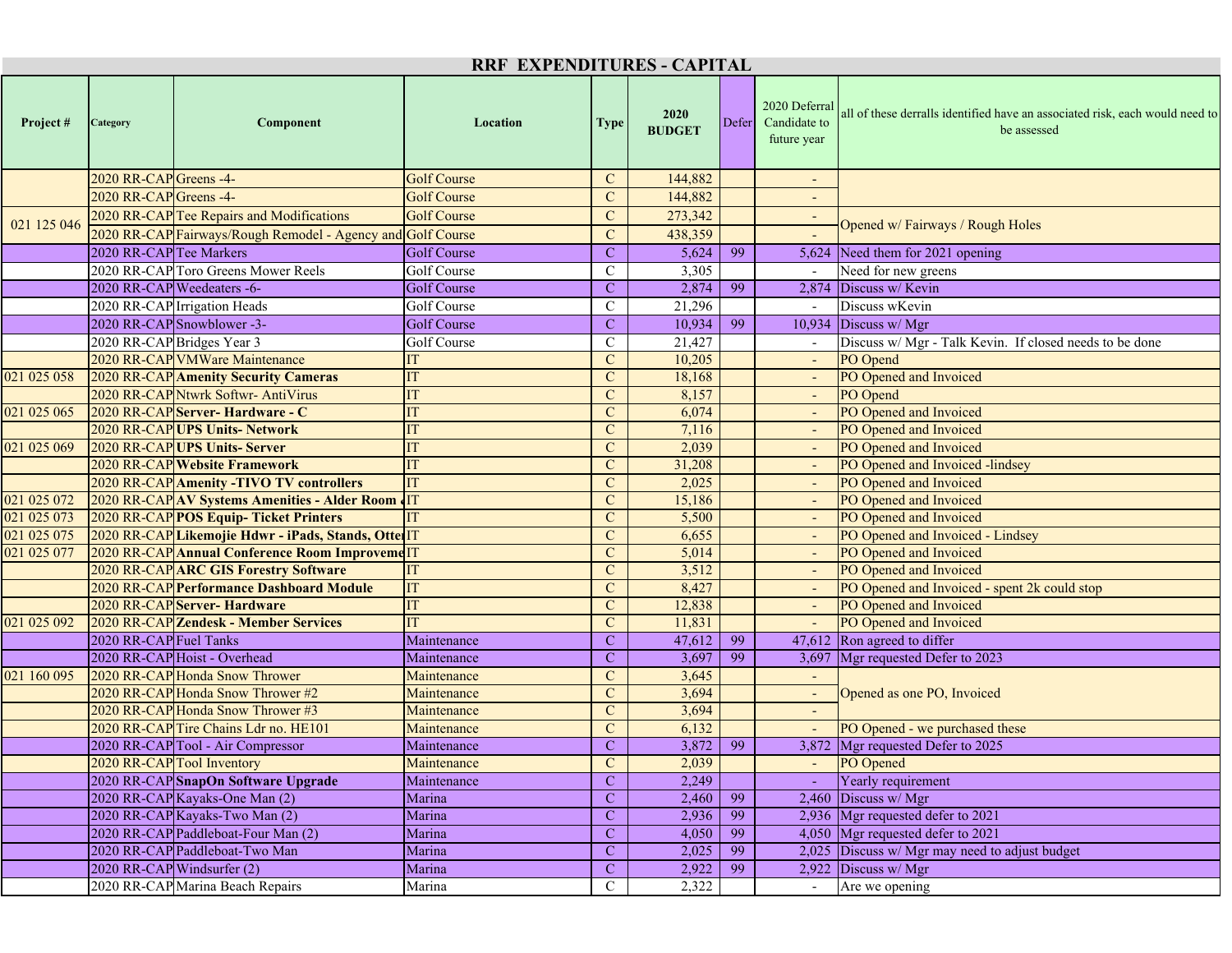| <b>RRF EXPENDITURES - CAPITAL</b> |          |                                                                                      |                                  |                         |                              |    |                                                    |                                                                                             |  |  |
|-----------------------------------|----------|--------------------------------------------------------------------------------------|----------------------------------|-------------------------|------------------------------|----|----------------------------------------------------|---------------------------------------------------------------------------------------------|--|--|
| Project#                          | Category | Component                                                                            | Location                         | <b>Type</b>             | <b>2020</b><br><b>BUDGET</b> |    | 2020 Deferral<br>Defer Candidate to<br>future year | all of these derralls identified have an associated risk, each would need to<br>be assessed |  |  |
|                                   |          | 2020 RR-CAP State Land Commission Lease                                              | Marina                           | $\mathbf C$             | 6,504                        |    |                                                    | Yearly requirement                                                                          |  |  |
|                                   |          | 2020 RR-CAP Furniture- Beach - Chaises                                               | Marina                           | $\mathbf{C}$            | 45,674                       | 99 |                                                    | 45,674 Discuss w/ Mgr & Miguel                                                              |  |  |
|                                   |          | 2020 RR-CAP Furniture- Beach - Tables & Chairs                                       | Marina                           | $\mathbf C$             | 15,203                       | 99 |                                                    | 15,203 Discuss w/ Mgr & Miguel                                                              |  |  |
| 021 130 115                       |          | 2020 RR-CAP Contrllr- Chem NWDS Pool                                                 | No. Woods Pool-Bldg.             | $\mathbf C$             | 2,947                        |    |                                                    | Opened as one PO, Invoiced                                                                  |  |  |
|                                   |          | 2020 RR-CAP Server Room Door                                                         | Northwoods                       | $\mathsf{C}$            | 3,061                        |    |                                                    | Out to Bid, Needed for Security                                                             |  |  |
|                                   |          | 2020 RR-CAP Mezzanine - Upstrs Tables-Chairs                                         | <b>Northwoods</b>                | $\mathcal{C}$           | 15,005                       |    |                                                    | Opened / Invoiced, arrival soon                                                             |  |  |
|                                   |          | 2020 RR-CAP China / Glassware                                                        | Pizza                            | $\mathbf{C}$            | 2,047                        | 99 |                                                    | 2,047 Discuss w/ Miguel                                                                     |  |  |
|                                   |          | 2020 RR-CAP Smallwares / Flatware                                                    | Pizza                            | $\mathbf C$             | 3,059                        | 99 |                                                    | $3,059$ Discuss w/ Miguel                                                                   |  |  |
|                                   |          | 2020 RR-CAP Trailer - Event Furniture Storage                                        | Recreation                       | $\mathbf C$             | 4,454                        | 99 |                                                    | 4,454 Trailer is crushed                                                                    |  |  |
|                                   |          | 2020 RR-CAP Event Furniture                                                          | Recreation                       | $\mathbf{C}$            | 6,074                        | 99 |                                                    | $6,074$ if we are having events se need this                                                |  |  |
|                                   |          | 2020 RR-CAP DSL Asphalt Repairs                                                      | Ski Area - Mtn Ops               | $\mathcal{C}$           | 25,795                       |    |                                                    | Deffered from 2019, Need to discuss w Robbie                                                |  |  |
|                                   |          | 2020 RR-CAP Furniture - Outdoor Lounge - Cushion RSki Area - Mtn Ops                 |                                  | $\mathbf C$             | 5,117                        | 99 | 5,117                                              |                                                                                             |  |  |
|                                   |          | 2020 RR-CAP Alpina - Sherpa Sled Trailer ST600                                       | Ski Area - Mtn Ops               | $\mathbf C$             | 9,618                        | 99 |                                                    | 9,618 Mgr requested defer to 2021                                                           |  |  |
|                                   |          | 2020 RR-CAP No. 054 - Shuttlebus- Eldorado - 6Y044 Ski Area - Mtn Ops                |                                  | $\mathbf{C}$            | 116,423                      | 99 |                                                    | 116,423 Bus is in rough shape - order and differ payment to jan 2021?                       |  |  |
|                                   |          | 2020 RR-CAP Conveyor Summer Covers                                                   | Ski Area - Mtn Ops - Lift Mainte | $\mathbf C$             | 15,336                       |    |                                                    | Need                                                                                        |  |  |
|                                   |          | 2020 RR-CAP Eagle Lift-CAT D10 Fin Drive                                             | Ski Area - Mtn Ops - Lift Mainte | $\mathbf C$             | 40,495                       |    |                                                    | part of 3 year insp with mt pride - might be less \$\$\$                                    |  |  |
|                                   |          | 2020 RR-CAP Eagle Rock Chair Pads                                                    | Ski Area - Mtn Ops - Lift Mainte | $\mathbf C$             | 16,278                       | 99 |                                                    | 16,278 Deferred from 2019, Discuss w/ Mgr                                                   |  |  |
|                                   |          | 2020 RR-CAP Eagle Rock Grips (10)                                                    | Ski Area - Mtn Ops - Lift Mainte | $\mathbf{C}$            | 15,429                       |    |                                                    | Need to do & Need More \$\$ - 30k total, update study                                       |  |  |
|                                   |          | 2020 RR-CAP Eagle Rock Lift Nosecone                                                 | Ski Area - Mtn Ops - Lift Mainte | $\mathbf C$             | 6,074                        | 99 |                                                    | $6.074$ Discuss w/ Mgr                                                                      |  |  |
|                                   |          | 2020 RR-CAP Eagle Rock Tower Bushings                                                | Ski Area - Mtn Ops - Lift Mainte | $\mathbf{C}$            | 30,371                       | 99 | 30,371                                             | Discuss w/ Mgr                                                                              |  |  |
|                                   |          | 2020 RR-CAP Eagle Rock Tower Pads                                                    | Ski Area - Mtn Ops - Lift Mainte | $\mathbf{C}$            | 4,880                        | 99 |                                                    | 4,880 Discuss w/ Mgr                                                                        |  |  |
|                                   |          | 2020 RR-CAP Fall Protection Equip                                                    | Ski Area - Mtn Ops - Lift Mainte | $\mathbf C$             | 2,060                        |    |                                                    | Discuss w/ Mgr                                                                              |  |  |
|                                   |          | 2020 RR-CAP AD Skis & Bindings - B (Starting 2020 Ski Area - Mtn Ops - Rental-Ret    |                                  | $\mathbf C$             | 18,010                       |    |                                                    | Opening soon, have quotes - constant turnover of equipment yearly                           |  |  |
|                                   |          | 2020 RR-CAP Child Skis & Bindings - B (Starting 202 Ski Area - Mtn Ops - Rental-Ret  |                                  | $\mathbf C$             | 7,299                        |    |                                                    | Opening soon, have quotes                                                                   |  |  |
|                                   |          | 2020 RR-CAP Demo Skis - B (Starting 2020 - 5 yr cycl Ski Area - Mtn Ops - Rental-Ret |                                  | $\mathbf C$             | 11,481                       |    |                                                    | Opening soon, have quotes                                                                   |  |  |
|                                   |          | 2020 RR-CAP Poles - B (Starting 2020 - 5 yr cycle)                                   | Ski Area - Mtn Ops - Rental-Ret  | $\mathbf C$             | 4,612                        |    |                                                    | Opening soon, have quotes                                                                   |  |  |
|                                   |          | 2020 RR-CAPSki Boots - B (Starting 2020 - 5 yr cycleSki Area - Mtn Ops - Rental-Ret  |                                  | $\mathbf C$             | 19,668                       |    |                                                    | Opening soon, have quotes                                                                   |  |  |
|                                   |          | 2020 RR-CAP Snowboard Bindings - B (Starting 2020 Ski Area - Mtn Ops - Rental-Ret    |                                  | $\mathbf C$             | 18,555                       |    |                                                    | Opening soon, have quotes                                                                   |  |  |
|                                   |          | 2020 RR-CAP Snowboard Boots - B (Starting 2020 - 5 Ski Area - Mtn Ops - Rental-Ret   |                                  | $\mathbf C$             | 7,299                        |    |                                                    | Opening soon, have quotes                                                                   |  |  |
|                                   |          | 2020 RR-CAP Snowboards - B (Starting 2020 - 5 yr cy Ski Area - Mtn Ops - Rental-Ret  |                                  | $\mathbf C$             | 10,573                       |    |                                                    | Opening soon, have quotes                                                                   |  |  |
|                                   |          | 2020 RR-CAP Appliance - Steam Tables                                                 | Ski Area - Mtn Ops - Winter Foc  | $\mathbf C$             | 4,657                        | 99 |                                                    | 4,657 Costs coming in at \$1k, may need to remove from Study                                |  |  |
|                                   |          | 2020 RR-CAP Divider Net Skirts Supplemental                                          | <b>Tennis Complex</b>            | $\mathbf{C}$            | 2,036                        | 99 |                                                    | $2,036$ yes if opening                                                                      |  |  |
|                                   |          | 2020 RR-CAP Divider netting and hardware Supplemer Tennis Complex                    |                                  | $\mathbf{C}$            | 5,090                        | 99 |                                                    | 5,090 yes if opening                                                                        |  |  |
|                                   |          | 2020 RR-CAP Trash Receptacles Supplemental                                           | <b>Tennis Complex</b>            | $\overline{\mathbf{C}}$ | 2,036                        | 99 |                                                    | 2,036 yes if opening                                                                        |  |  |
|                                   |          | 2020 RR-CAP Furn Crts Bench-22--Ump-2-                                               | Tennis Complex                   | $\mathbf C$             | 5,186                        | 99 |                                                    | 5,186 yes if opening                                                                        |  |  |
|                                   |          | 2020 RR-CAP Furn Patio Umbrella                                                      | Tennis Complex                   | $\mathbf C$             | 3,089                        | 99 |                                                    | $3,089$ yes if opening                                                                      |  |  |
|                                   |          | 2020 RR-CAP Cabanas Repairs - Supplemental                                           | Tennis Complex                   | $\mathbf{C}$            | 4,072                        | 99 |                                                    | $\overline{4,072}$ yes if opening                                                           |  |  |
|                                   |          | 2020 RR-CAP Court Resurf. 1-2-3                                                      | Tennis Complex                   | $\mathbf C$             | 28,347                       |    |                                                    | Need to discuss w/ Mgr                                                                      |  |  |
|                                   |          | 2020 RR-CAP Ralleymaster Backboard System - Court Tennis Complex                     |                                  | $\mathbf{C}$            | 7,087                        | 99 |                                                    | 7,087 yes if opening                                                                        |  |  |
|                                   |          | 2020 RR-CAP Building Doors - Loading Dock Roll                                       | The Lodge                        | $\mathbf{C}$            | 2,550                        | 99 |                                                    | $2,550$ yes if opening                                                                      |  |  |
|                                   |          | 2020 RR-CAP Carpet - Banquet Room                                                    | The Lodge                        | $\mathsf{C}$            | 10,262                       |    |                                                    | Waiting to Open for \$7,126 - Since close may want to do                                    |  |  |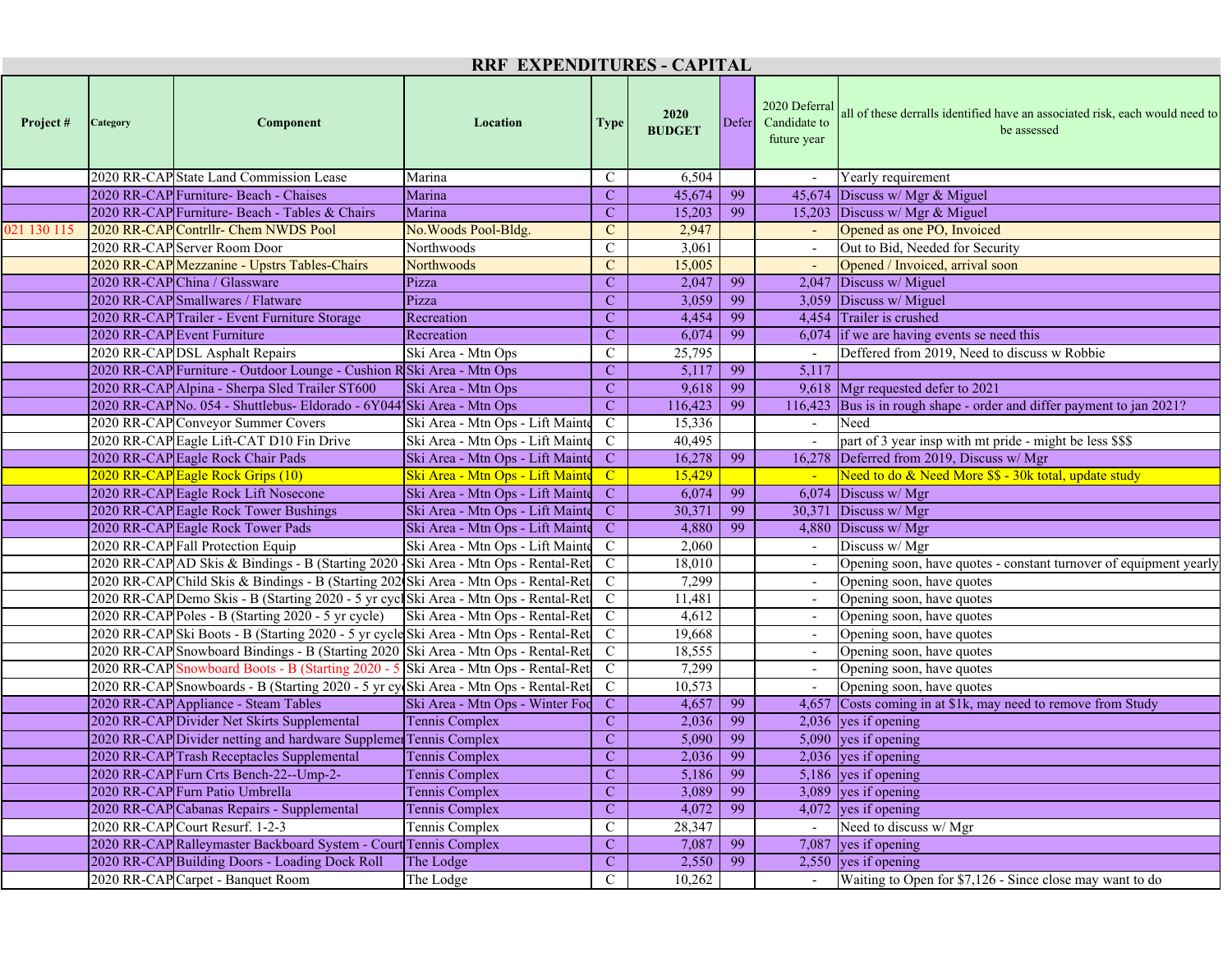| RRF EXPENDITURES - CAPITAL |                            |                                                                          |                            |                |                       |       |                                              |                                                                                             |  |  |
|----------------------------|----------------------------|--------------------------------------------------------------------------|----------------------------|----------------|-----------------------|-------|----------------------------------------------|---------------------------------------------------------------------------------------------|--|--|
| Project#                   | Category                   | Component                                                                | Location                   | <b>Type</b>    | 2020<br><b>BUDGET</b> | Defer | 2020 Deferral<br>Candidate to<br>future year | all of these derralls identified have an associated risk, each would need to<br>be assessed |  |  |
|                            | 2020 RR-CAP Carpet - Porch |                                                                          | The Lodge                  | $\mathsf{C}$   | 10,124                |       | $\sim$                                       | Waiting to Open for \$8,215 - Since close may want to do                                    |  |  |
|                            |                            | 2020 RR-CAP Landscaping Supplemental                                     | The Lodge                  | $\mathbf C$    | 5,175                 |       |                                              | Deferred from 2019, Going to use for Grato?                                                 |  |  |
|                            |                            | 2020 RR-CAP Outdoor Furniture - Deck - Chairs -56-                       | The Lodge                  | $\mathbf C$    | 12,794                | 99    |                                              | 12,794 Mgr needs only qty (20) ask Christin                                                 |  |  |
|                            |                            | 2020 RR-CAP Furniture - Deck - Umbrellas                                 | The Lodge                  | $\mathbf C$    | 2,072                 | 99    |                                              | 2,072 Deferred from 2019 ask Christin                                                       |  |  |
| 021 128 174                |                            | 2020 RR-CAP China - Glassware - Flatware - Smallwar The Lodge            |                            | $\mathbf C$    | 8,001                 |       |                                              | Opened / Invoiced                                                                           |  |  |
|                            |                            | 2020 RR-CAP Tool Inventory - Trails                                      | <b>Trails</b>              | $\overline{C}$ | 3,256                 |       | $\overline{\phantom{a}}$                     | Opened                                                                                      |  |  |
|                            |                            | 2020 RR-CAP Dog Valet Stations (12)                                      | <b>Trails</b>              | $\mathbf C$    | 12,222                |       |                                              | Opened                                                                                      |  |  |
|                            |                            | 2020 RR-CAP Picnic Tables-Bnchs - Supplemental                           | <b>Trails</b>              | $\mathbf{C}$   | 2,548                 |       |                                              | Opened                                                                                      |  |  |
|                            |                            | 2020 RR-CAP Trail - Nature Loop - Interpretive Signag Trails             |                            | $\mathsf{C}$   | 8,099                 |       |                                              |                                                                                             |  |  |
|                            |                            | 2020 RR-CAP Trail - Coyote Crossing - Soft Costs                         | Trails                     | $\mathbf C$    | 151,857               |       |                                              |                                                                                             |  |  |
|                            |                            | 2020 RR-CAP Trail - Equestrian - Trails Repairs                          | <b>Trails</b>              | $\overline{C}$ | 5,038                 |       |                                              | Opened                                                                                      |  |  |
|                            |                            | 2020 RR-CAP Trail - Glacier Way Connector to Tiwind Trails               |                            | $\mathbf C$    | 3,116                 |       |                                              | Opened                                                                                      |  |  |
|                            |                            | 2020 RR-CAP Trail - Nature Loop - Bridge Replaceme Trails                |                            | $\overline{C}$ | 152,942               |       |                                              |                                                                                             |  |  |
|                            |                            | 2020 RR-CAP Trail - Nature Loop - Construction                           | <b>Trails</b>              | $\mathbf{C}$   | 285,491               |       |                                              | <b>Will Open as one PO, needs BoD Approval</b>                                              |  |  |
|                            |                            | 2020 RR-CAP Trail - Nature Loop - Elevated Walkway Trails                |                            | $\mathbf{C}$   | 200,502               |       |                                              |                                                                                             |  |  |
|                            |                            | 2020 RR-CAP Trail - South Euer Valley Road Repair - Trails               |                            | $\mathbf C$    | 122,354               | 99    | 122,354                                      |                                                                                             |  |  |
|                            |                            | 2020 RR-CAP Trail - Whoop it Up remodel                                  | <b>Trails</b>              | $\overline{C}$ | 40,785                |       |                                              | Opened                                                                                      |  |  |
|                            |                            | 2020 RR-CAP Court R-R Basketball & Path                                  | <b>Trout Creek BLDG</b>    | $\mathbf C$    | 40,594                |       |                                              |                                                                                             |  |  |
| 021 132 206                |                            | 2020 RR-CAP TC Remodel - 2020 Capital                                    | <b>Trout Creek BLDG</b>    | $\mathbf C$    |                       |       |                                              |                                                                                             |  |  |
|                            |                            | 2020 RR-CAP Building Doors-2020 only                                     | <b>Trout Creek BLDG</b>    | $\mathbf C$    | 37,409                |       |                                              | high member visibility/use item                                                             |  |  |
|                            |                            | 2020 RR-CAP Building - Lighting & Electrical - 2020 Trout Creek BLDG     |                            | $\mathbf C$    | 60,355                |       |                                              |                                                                                             |  |  |
|                            |                            | 2020 RR-CAP Exercise Equipment - Ellipticals w/P30 Trout Creek POOLSPA   |                            | $\mathbf C$    | 13,436                |       |                                              | Opened & Ordered                                                                            |  |  |
|                            |                            | 2020 RR-CAP Exercise Equipment - Precor Elliptical w Trout Creek POOLSPA |                            | $\mathcal{C}$  | 6,213                 |       |                                              | Opened & Ordered                                                                            |  |  |
|                            |                            | 2020 RR-CAP Exercise Equipment - Recumbent Bicycl Trout Creek POOLSPA    |                            | $\mathcal{C}$  | 11,183                | 99    | 11,183                                       |                                                                                             |  |  |
|                            |                            | 2020 RR-CAP Exercise Equipment - Recumbent Bil Trout Creek POOLSPA       |                            | $\mathbf C$    | 9,484                 | 99    | 9,484                                        |                                                                                             |  |  |
| 021 132 189                |                            | 2020 RR-CAP Exercise Equipment - Rowing Maching                          | <b>Trout Creek POOLSPA</b> | $\mathbf{C}$   | 4,604                 |       |                                              | Opened & Ordered                                                                            |  |  |
|                            |                            | 2020 RR-CAP Exercise Equipment - Spin Bikes -2-                          | <b>Trout Creek POOLSPA</b> | $\mathbf{C}$   | 3,471                 |       |                                              | Opened & Ordered                                                                            |  |  |
|                            |                            | 2020 RR-CAP Exercise Equipment - Treadmills -2-                          | <b>Trout Creek POOLSPA</b> | $\mathbf C$    | 17,709                |       |                                              | Opened & Ordered                                                                            |  |  |
|                            |                            | 2020 RR-CAP Exercise Equipment - Treadmills -3-                          | <b>Trout Creek POOLSPA</b> | $\mathbf C$    | 26,536                |       |                                              | Opened & Ordered                                                                            |  |  |
|                            |                            | 2020 RR-CAP Exercise Equipment - Upright Bicycles                        | <b>Trout Creek POOLSPA</b> | $\mathbf C$    | 3,531                 |       |                                              | Opened & Ordered                                                                            |  |  |
|                            |                            | 2020 RR-CAP Exercise Equipment - Upright Bicycles                        | <b>Trout Creek POOLSPA</b> | $\mathbf{C}$   | 10,603                |       |                                              | Opened & Ordered                                                                            |  |  |
|                            |                            | 2020 RR-CAP TRX Equipment                                                | <b>Trout Creek POOLSPA</b> | $\mathbf C$    | 2,025                 |       |                                              | Opened / Invoiced                                                                           |  |  |
|                            |                            | 2020 RR-CAP Fence - 2020 only                                            | <b>Trout Creek BLDG</b>    | $\mathbf{C}$   | 30,356                |       |                                              |                                                                                             |  |  |
|                            |                            | 2020 RR-CAP Building Flooring - 2020 only                                | <b>Trout Creek BLDG</b>    | $\mathbf{C}$   | 79,679                |       | $\sim$                                       |                                                                                             |  |  |
|                            |                            | 2020 RR-CAP HVAC - 2020 only                                             | <b>Trout Creek BLDG</b>    | $\mathcal{C}$  | 23,791                |       |                                              |                                                                                             |  |  |
|                            |                            | 2020 RR-CAP Landscaping-Lawns-Ir - Phase 2                               | <b>Trout Creek BLDG</b>    | $\mathbf C$    | 17,717                |       | $\sim$                                       |                                                                                             |  |  |
|                            |                            | 2020 RR-CAP Kids Club Equipment                                          | <b>Trout Creek BLDG</b>    | $\mathbf{C}$   | 2,025                 |       |                                              |                                                                                             |  |  |
|                            |                            | 2020 RR-CAP Kids Club Furniture                                          | <b>Trout Creek BLDG</b>    | $\mathbf C$    | 2,025                 |       |                                              |                                                                                             |  |  |
|                            |                            | 2020 RR-CAP Restrooms - Gymside - 2020 only                              | <b>Trout Creek BLDG</b>    | $\mathbf C$    | 293,589               |       |                                              | high member visibility/use item                                                             |  |  |
|                            |                            | 2020 RR-CAP Signage - Facility Int and Ext - 2020 onl Trout Creek BLDG   |                            | $\mathbf{C}$   | 9,105                 |       |                                              |                                                                                             |  |  |